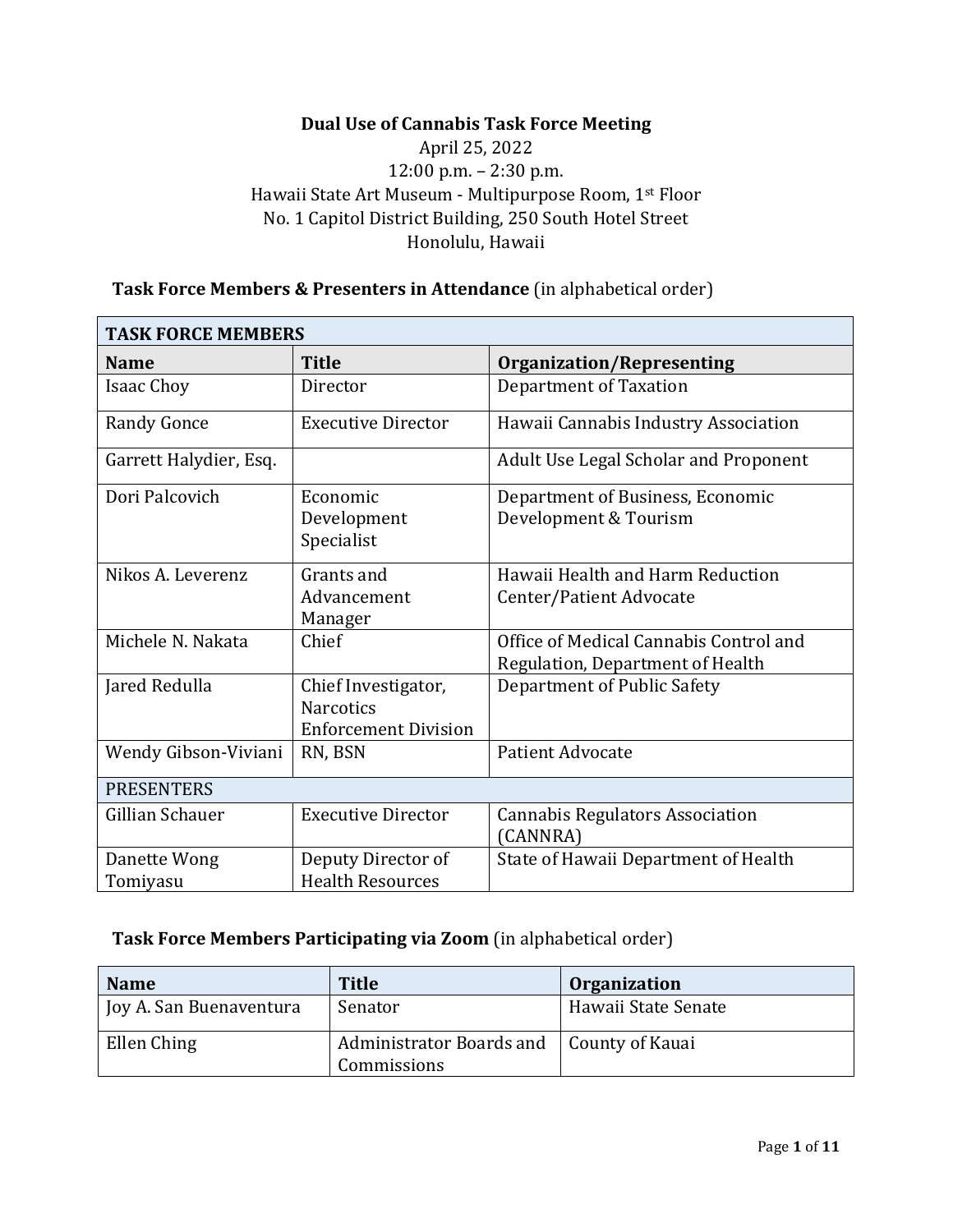| Terilynne Gorman       | <b>Communications Team</b><br>Member | County of Maui                                                                                                  |
|------------------------|--------------------------------------|-----------------------------------------------------------------------------------------------------------------|
| Dr. James Ireland      | Director                             | <b>Honolulu Emergency Services</b><br>Department, City and County of<br>Honolulu/Certifying Medical<br>Provider |
| Barett Otani           | <b>Executive Assistant</b>           | County of Hawaii                                                                                                |
| Jo Ann Uchida Takeuchi | Deputy Director                      | Department of Commerce and<br><b>Consumer Affairs</b>                                                           |
| Ryan I. Yamane         | Representative                       | Hawaii House of Representatives                                                                                 |

#### **Call To Order**

Michele Nakata, Chief of the Office of Medical Cannabis Control and Regulation at the Department of Health, called the meeting to order and welcomed attendees to the first meeting of the Dual Use of Cannabis Task Force meeting.

She introduced Danette Wong Tomiyasu, Deputy Director of Health Resources at the Department of Health.

#### **II. Welcome Address – Department of Health**

Ms. Tomiyasu welcomed the Task Force members and reviewed SB1139, SD 2, HD1 CD1 which was enacted as Act 169 Session Laws of Hawaii 2021. Act 169 charged the Department of Health with convening a Task Force to "explore the development of a dual system program of legalization for cannabis" – in other words legalized adult- and medicaluse – and the impacts of legalization on qualifying patients. She emphasized that the Task Force will not debate or decide whether Hawaii should or should not legalize cannabis for adult-use. Rather, the purpose of this Task Force is to identify the key issues and concerns that should be considered if Hawaii were to legalize adult-use cannabis and the potential impacts to access to medical cannabis by qualifying patients. The findings and recommendations of this Task Force will be reported to the 2023 Legislature.

#### **III. Introduction of Task Force Members**

Ms. Tomiyasu introduced the meeting facilitator, retired Judge Michael Broderick, and the recorder, Jennifer Cornish Creed.

She identified the following categories represented on the Task Force:

- State Senate and State House
- Counties
- Department of Business, Economic Development, and Tourism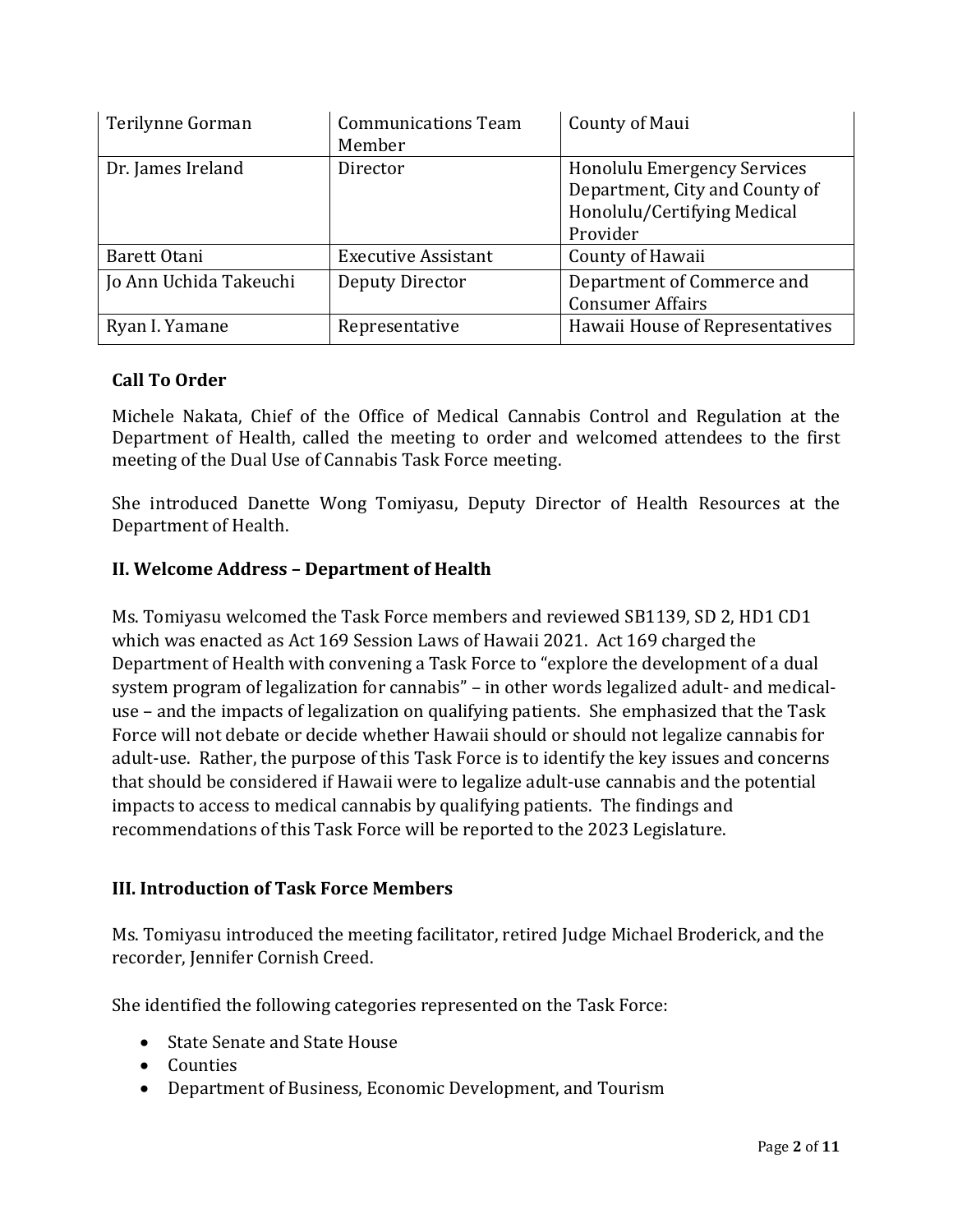- Department of Commerce and Consumer Affairs
- Department of Health
- Department of Public Safety
- Department of Taxation
- Cannabis Industry
- Adult Use Legalization Scholar
- Medical Professionals

She thanked the Task Force members and wished them a productive dialogue and meeting. Ms. Nakata then introduced the members of the Task Force.

#### **IV. Review of Hawaii Sunshine Law Requirements for Public Meetings**

Andrew Goff, Deputy Attorney General, Health and Human Services Division, Office of the Attorney General, provided an overview of Hawaii's Sunshine Law Requirements for public meetings, highlighting the following:

- Every one of the Task Force members are now members of a government Task Force so the Sunshine Law applies.
- The [OIP website](https://oip.hawaii.gov/laws-rules-opinions/sunshine-law/) has information and guidance on the Sunshine Law. Task Force members can also reach out to Andrew if they have any questions on whether something is appropriate or not.
- The Task Force business must be done in open meetings. The Task Force has broad authority under Act 169 and everything relating to that authority is subject to the Sunshine Law.
- Notice of meetings will be given and the meetings will be open to the public.
- It is permissible for 2 members to discuss Task Force business by phone or email at any time, but they can't commit or seek a vote. Also, it can't be serial.
- At some point, Investigative Committees may be set up during open meetings and we will identify the scope and members of the Investigative Committees. Those members do their investigation and come back and report their findings to the full Task Force who will then discuss the findings.
- Investigative Committees must have less than a quorum (in this case less than 8 people) on them.
- Once an Investigative Committee presents, the Committee is dissolved.
- Events a number of members less than a quorum may attend informational events that are related to the Task Force's business but may not or curry a vote. The event can't be specifically aimed at Task Force members and Task Force members can only discuss things at the event that are relevant to the event. Task Force members who attend such events must report back to the full Task Force at the next meeting.
- Closed meetings the Task Force may choose to have an Executive Session to communicate with their attorney regarding legal matters. If there is a legal question, the Task Force may move into Executive Session.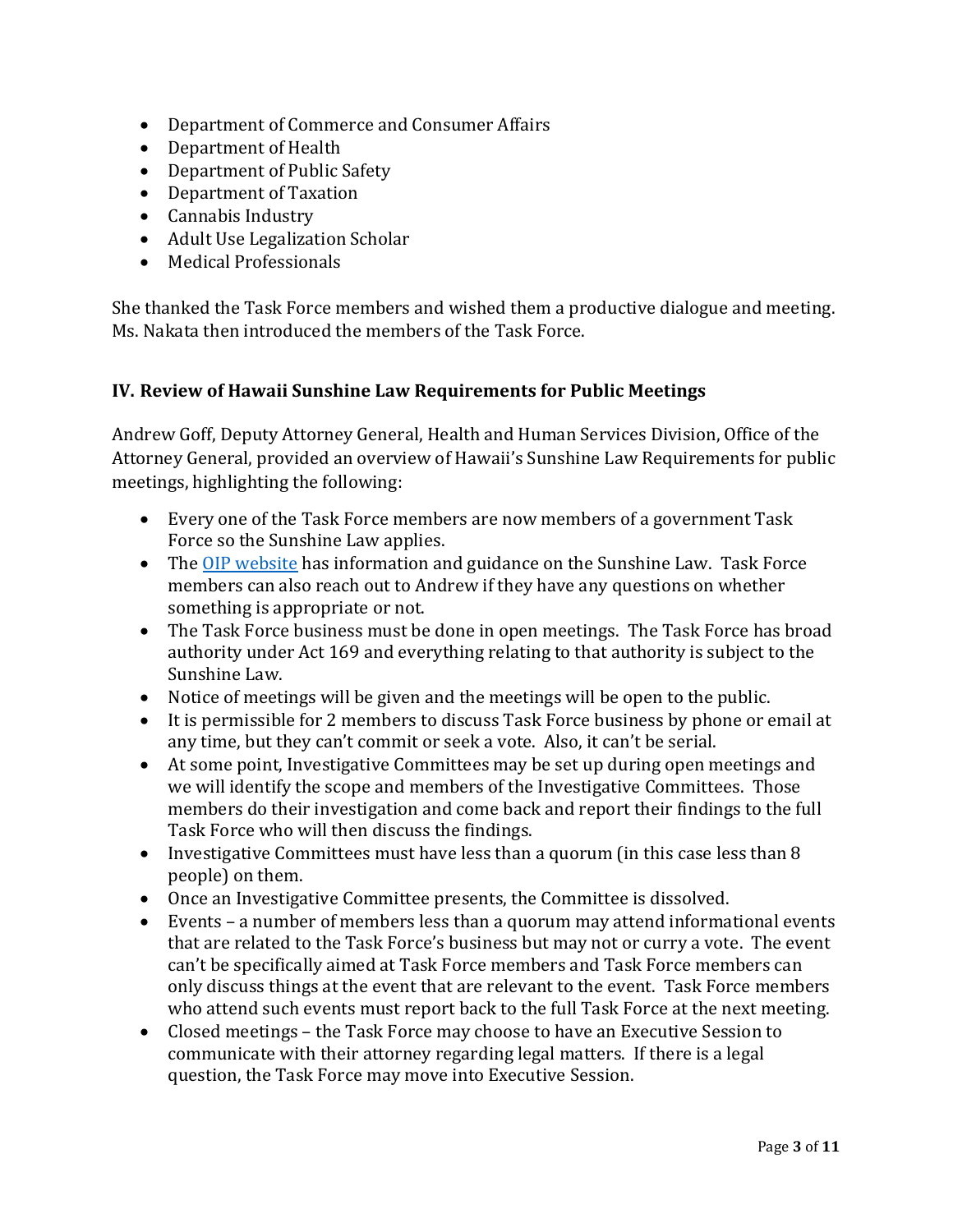- Public notice must be given in 6 calendar days in advance of all meetings. Agendas with items listed must be shared. If an item is not on the agenda, the Task Force shouldn't discuss it. You can add an agenda item if there is a 2/3 vote to do so, but it can't be something substantive, it can only be procedural.
- Public testimony must be allowed on all agenda items.

## **V. Public Testimony on Agenda Items**

### **List of Testifiers (Participating in Person and via Zoom)** (in alphabetical order)

| <b>Name</b>            | <b>In Person or Online?</b> |
|------------------------|-----------------------------|
| James Anthony          | Online                      |
| <b>Robert Bence</b>    | Online                      |
| <b>Rick Collins</b>    | Online                      |
| Georgianna DeCosta     | Online                      |
| <b>Margaret Dorsey</b> | Online                      |
| Scott Goold            | Online                      |
| <b>Richard Eckert</b>  | In Person                   |
| Jason Hanley           | Online                      |
| Jacqueline Moore       | In Person                   |
| Chey Moseman           | In Person                   |
| <b>Brent Norris</b>    | Online                      |
| <b>Clifton Otto</b>    | Online                      |
| Sidiqa                 | Online                      |
| Julie Sharrer          | Online                      |
| <b>Andrew Simmons</b>  | Online                      |
| Greg Tjapkes           | Online                      |
| James Trice            | Online                      |
| DeVaughn Ward          | In Person                   |

#### **Public Testimony**

Judge Broderick invited those testifying in person to go first.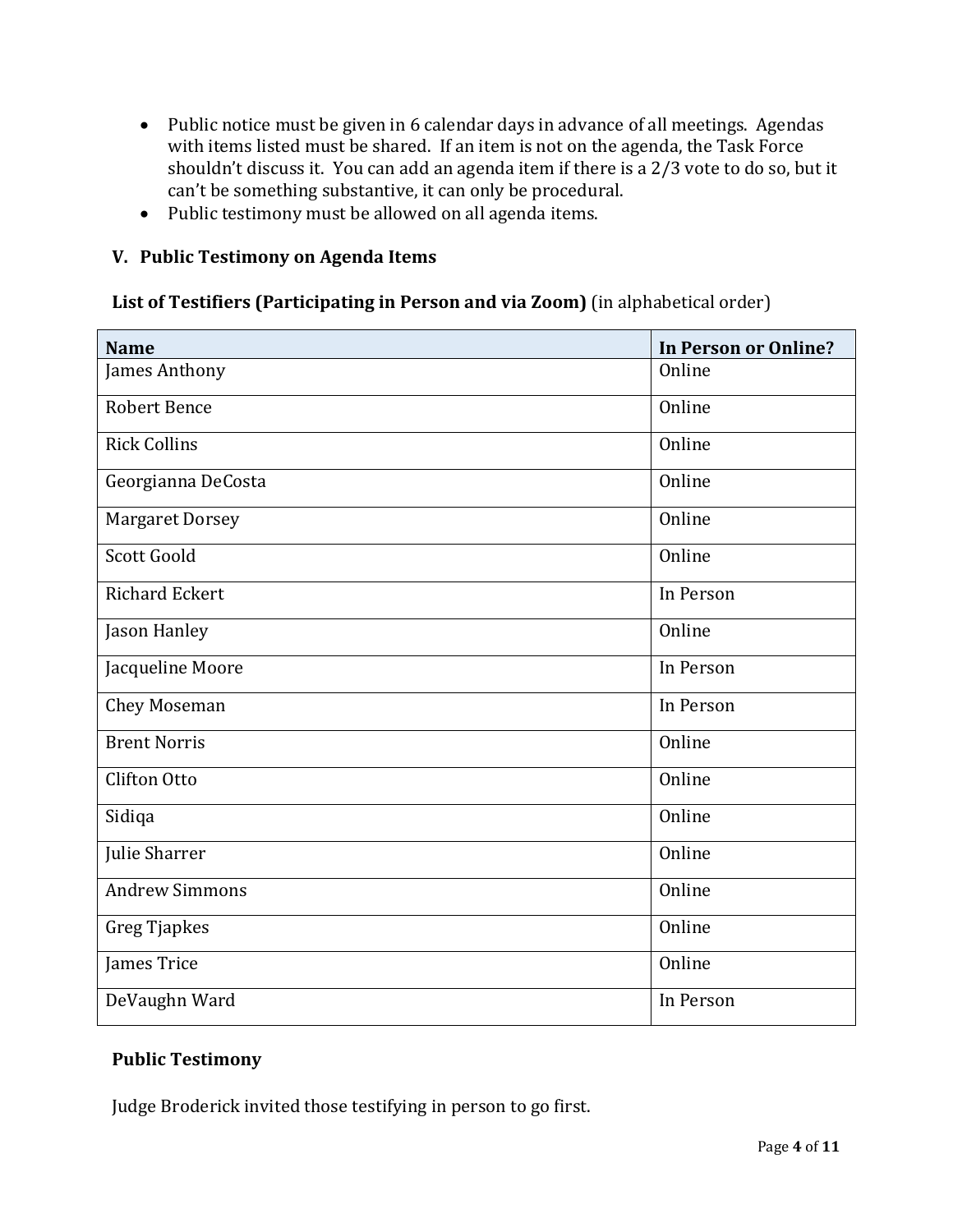- Jaqueline Moore, PharmD, testified in support of "responsible use of the Dual Use Task Force, especially as it relates to the Adult Use program and ensuring that patients are still accessing dispensaries."
- Chey Moseman, Hawaii Island, shared that he is a resource and was available to answer any questions the Task Force had.
- DeVaughn Ward, Marijuana Policy Project, testified that they are a resource to the Task Force. They have a lot of data and can share research on any issue related to legalization. He encouraged the Task Force to look at the issue of social equity. Hawaii has the opportunity to do this in a unique way regarding restorative justice to the Native Hawaiian community.
	- Q: (Jared Redulla) Can you share about jurisdictions that have models of good social equity programs?
	- A: New York is using an administrative agency to create a 1-time license for existing hemp growers to transition to adult use. New Jersey and Connecticut are also doing some good work. No one state has gotten it 100% right.
	- Q: (Jared Redulla) Which ones are working on social equity with respect to folks with prior convictions?
	- A: It wasn't around when Colorado instituted dual use. New York is the only one doing that.
	- Q: (Director Choy) Does MPP have a website? Statistics we can look at?
	- A: Yes, mpp.org. We have statistics on tax rates, personal possession limits, etc. The statistics are from the state itself (provided by the statute or regulatory body).
- Richard Eckert, Hawaii Medical Cannabis Patient Group, testified in support of patient's rights. Senator Brian Schatz co-introduced a federal notice of special interest. Let's lead the nation in this conversation. People will have access to the finest cannabis in the world, but please do your research.

Judge Broderick then invited those testifying via Zoom to go next.

- Robert Bence testified as an advocate for severely disabled local medical use patients that are long-time Hawaii residents.
- Jason Hanley, owner of Care Waialua Farms, testified that their organization services disabled and elderly folks who can't afford the dispensaries. He invited the Task Force members to come and see the co-operative farm and how safe, educational and positive it is for the community. He testified in support of a medical bill (like in Maine) that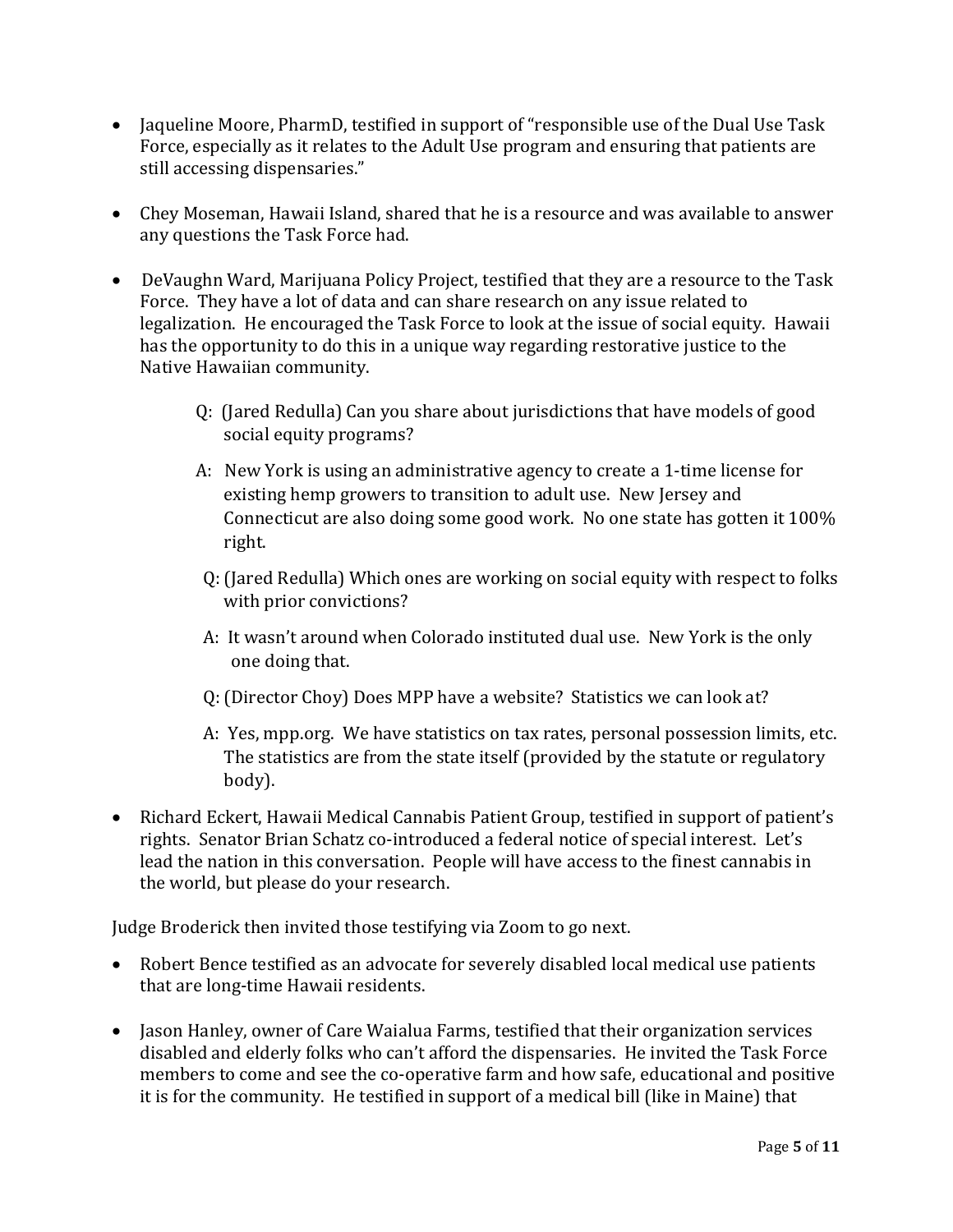provides jobs for the community. The vertical dispensary model is failing.

- Q: (Wendy Gibson-Viviani) How concerned are you about the law ending cooperative growth in 2023?
- A: (Jason Hanley) Definitely concerned. There's lots of testimony with DOH saying only 10% of licenses are cooperative growth licenses, but that's 3,000 to 4,000 patients that will be without medicine. We open our doors to everyone and we're helping many people. That law would be very detrimental. I would ask the Task Force to please take a look at this law.
- Georgianna DeCosta testified as a former methamphetamine and heroin addict and chronic pain sufferer.
	- o For folks with drug addiction and substance abuse history who have chronic pain, medical cannabis is the only safe alternative.
	- o The options that promote equity are advocating for cooperative growing sites rather than dispensaries.
	- o Support prescription medication programs, ensure cooperative growth options and keep purely recreational users out of it.
	- o Use a harm reduction model now. We need a pono program for all.

Q: (Dori Palkovich) It sounds like we should research Maine. What was the other state?

A: New York.

- James Anthony, long-time Hawaii resident and cannabis attorney California, testified that this was a historic occasion.
	- o On the social equity matter, the War on Cannabis has imprisoned many people, including many Native Hawaiians. We should prioritize social equity and legalize ONLY in that framework (it won't work in a highly regulated system).
	- o He urged the Task Force to investigate options and present them to the Legislature. California has made a complete disaster of this.
		- Q: (Wendy Gibson-Viviani) I'm wondering if you can tell us which states have good social equity models?
		- A: None really. It is predominantly black and brown people in prison. New York is the best out there at the moment. This is a \$69 billion industry in the U.S. We should not persecute the growers. It has been legalized for 10 years in some states and there isn't blood running in the streets. Oklahoma is another possible model. They have low barriers to licenses. You should seriously consider not limiting the number of licenses, but if you have to limit them, then you should prioritize folks who have been impacted by social equity issues.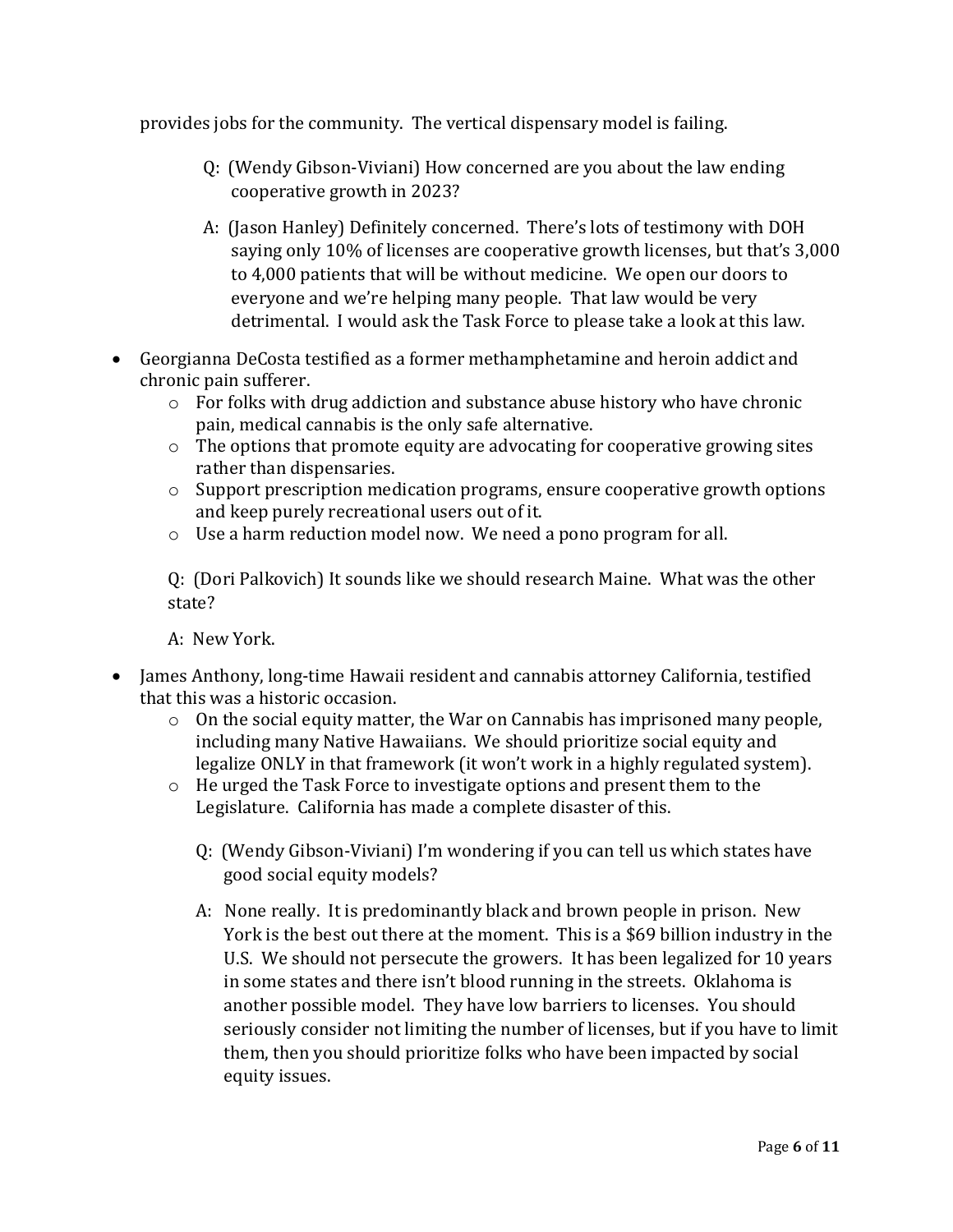- Andrew Simmons thanked the Task Force members for their time and acknowledged they have a tough job ahead of them. He agreed that this is a historic moment for Hawaii.
	- $\circ$  We have some of the best cannabis. Eventually it will be legalized at the federal level. We need to be set up for that opportunity when it comes – folks will want Hawaii grown cannabis.
	- o I encourage you to think this through. It is a major opportunity for income production.
	- o Consider social equity licenses for Native Hawaiian patients those most impacted by the War on Drugs.
	- o Consider micro-tiered licenses.
	- $\circ$  There should be a crowd funding site that can invest money in Hawaii businesses, otherwise it is mainly mainland investors that will profit. Multi-state operators will buy licenses from social equity licensees and take away from those in need. The money will leave Hawaii.
- Scott Goold, a public health professional, testified that he's seen folks selling pakalolo petty street criminals – who made \$3-400 in an hour. He spoke to law enforcement about it and they asked if there were any other drugs (like Meth.) involved. If so, they said they'd respond, but only if we saw other drugs.
	- o He advocated for legalization because a regulated market protects us.
	- o There are 35,000 patients in Hawaii that are using responsibly.
- Margaret Dorsey testified that it is imperative that the Task Force focus on patients.
	- o We make no money from this.
	- o She is a mother of 3 living with Lupus and in chronic pain. Cannabinoids can address the pain.
	- o Local growers are not currently in all rural areas.
	- o With legalization, it's not a matter of "if", it's "when".
	- o We need to treat all medical conditions that qualify which requires a steady, affordable supply of cannabis.
	- o Please help us be able to afford this medicine.
	- o It's very wrong that we have 329 patients on Hawaii Island that are separated from their children.
- Brent Norris, founder of Lau Ola/dispensary licensee, testified that he won a dispensary application but when they did a background check they found a cannabis infraction and they were asked to deny his employment at the dispensary.
	- o We need to adhere to the Americans with Disabilities Act (ADA) for those with disabilities during these meetings by having signing during the meeting and the Chat function enabled; a link available in all the notices of meetings.
	- $\circ$  Outside influences have bought all our dispensaries. We need to reel the program back in. There are 200,000 more consumers. Will need the whole market to grow.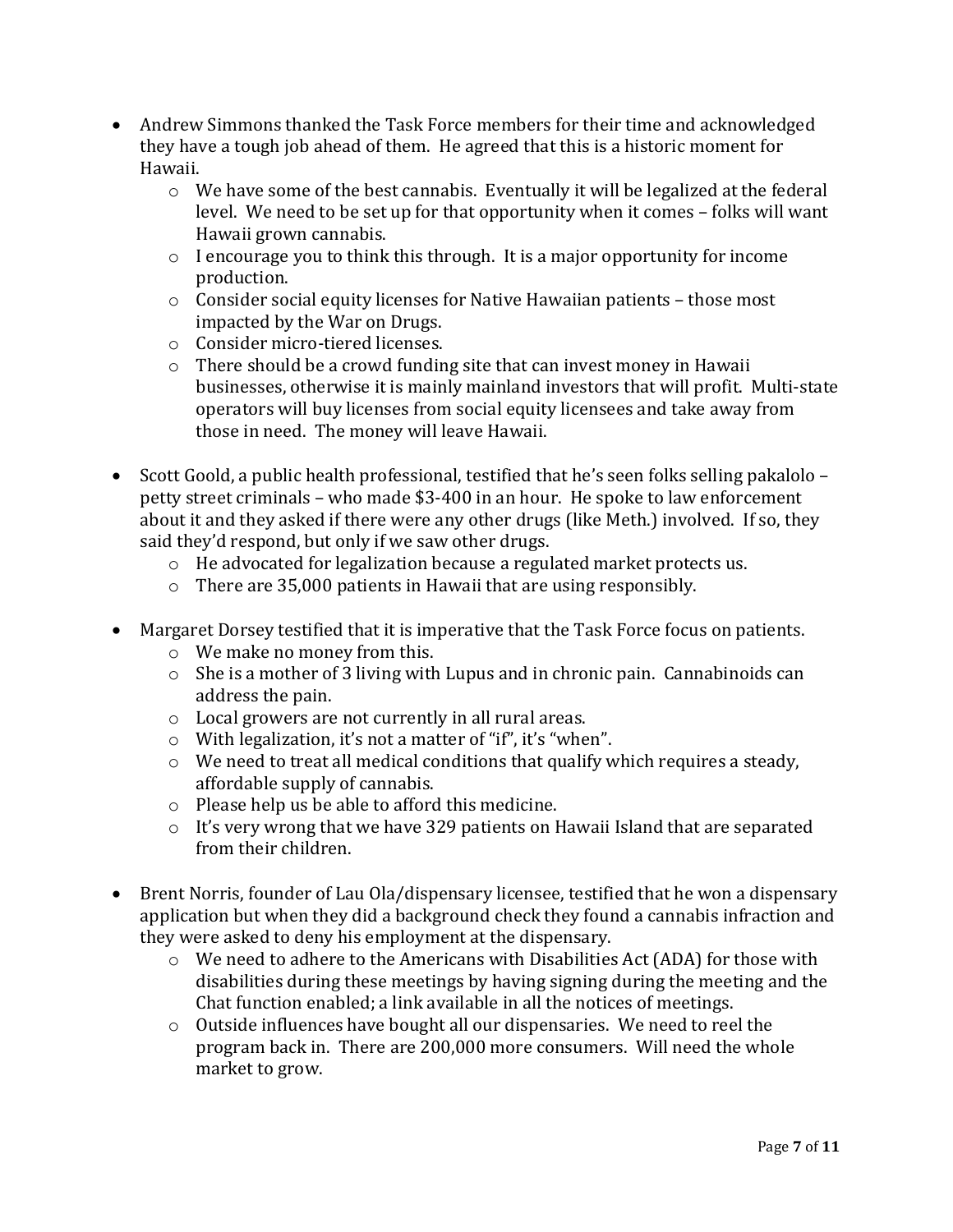- Rick Collins, Hawaii Public Health Institute, shared that they are taking a neutral stance but implore the Task Force to include public health regulation. He would be happy to provide recommendations and be a resource in this regard. HIPHI has previously opposed dual use. We recommend DOH be in place to protect.
	- Q: (Jared Redulla) What about criminalization? Does HIPHI recognize significant harm to individual families and community from having people imprisoned for use of cannabis?
	- A: Yes, we would afford decriminalization of possession. There is an annual Public Health Institute – Cannabis Moving Forward.
- Dr. Clifton Otto testified on agenda item #3. I didn't hear anything about a certifying physician on the Task Force. We know the most about patients. You should consider voting a certified physician and an APRN onto the Task Force. Regarding agenda item #6, you should consider creating an Investigative Committee to look into how to end the federal conflict. Our Legislature needs support on this.
	- Q: (Wendy Gibson-Viviani) Do you have suggestions on which physicians or nurses should be included?
	- A: I suggest a CP and APRN that are in favor of the dual use system.

At this point in the meeting, Chair Michele Nakata noted that the meeting end time was near but due to the technical difficulties at the beginning of the meeting, the meeting would continue until there was no longer quorum.

- Julie Scharrer noted that she would have liked to chat to Mr. Anthony. She shared that her husband is very ill and doesn't have long to live. She needs someone to help her make some critical decisions. She is in support of a CP and APRN being on the Task Force. She's concerned about the removal of the caregiver program.
	- C: (Michele Nakata) You can contact the Department of Health to get that information.
- Sediqa shared that her husband is an anesthesiologist that does medical cards. She advocated for him to have a seat on the Task Force.
	- $\circ$  This would be significant because of the many military families and veterans that could be served by him being on the Task Force.
	- o She urged the Task Force to pay attention to the resources in the community and to consider the New York and Maine models.
		- C: (Director Choy) We do have Dr. Jim Ireland on the Task Force.
- James Trice, combat medic and patient advocate as well as advocate for spouses and dependents of patients, shared the following testimony:
	- o He is in support of medical use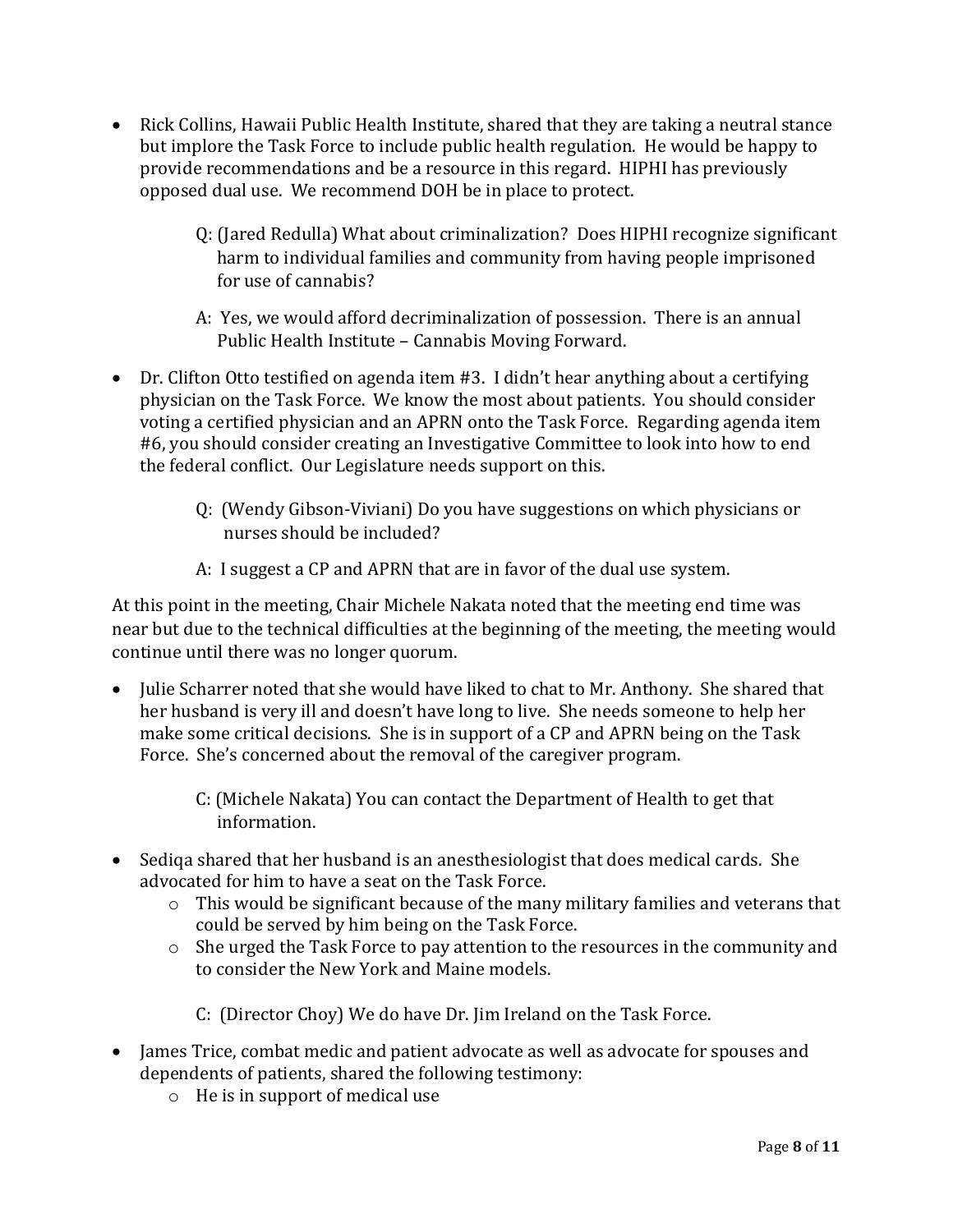- o Without research, he's not in support of recreational use
- o We need to work on decriminalizing possession
- o People on fixed incomes can't afford the dispensary prices
- o People have a right to grow
- $\circ$  We should look at the Oklahoma model and also Puerto Rico and Virginia where they have rural areas and smaller population densities as models regarding workforce development
- o He supports a 329 program which would open things up for disabled vets, Native Hawaiians, etc.
- Greg Tjapkes, Executive Director of the Coalition for a Drug Free Hawaii, shared the following testimony:
	- $\circ$  I agree that the medical program is important, and that decriminalizing is important
	- $\circ$  Of adolescents in treatment, 60% are there for cannabis use and it does often convert to meth use as they become older
	- o Alcohol, tobacco and marijuana are all entry drugs for adolescents
	- o 90% of substance abuse disorders start in adolescence
	- $\circ$  If you ask the police, doctors, the Department of Transportation, they're against it
	- o Ask any doctor at the John A. Burns School of Medicine (JABSOM) about cannabis policy
	- o Please consult the experts
	- o We have to think about what the societal costs will be

#### **VI. Presentation on other States' cannabis programs by Gillian Schauer, Executive Director, Cannabis Regulators Association (CANNRA)**

Ms. Gillian Schauer, Executive Director, Cannabis Regulators Association (CANNRA), gave a presentation to the Task Force that provided an overview of states' cannabis programs. She shared that CANNRA convenes 43 different states and is a nonpartisan nonprofit organization. They are not for or against. They provide learning for those who are considering legalizing. Her slide deck will be posted on the DOH Dual Use Task Force webpage at: [Medical Cannabis Program | Dual Use of Cannabis Task Force \(hawaii.gov\)](https://health.hawaii.gov/medicalcannabis/dual-use/)

#### **VII. Discussion regarding presentation by Gillian Schauer**

After the presentation, Ms. Schauer answered questions posed by the Task Force members.

- Q: Will we get a copy of the presentation?
- A: Yes, and there's an article that the Task Force has access to.

Q: Are we able to ask additional questions as we read through the materials? A: Yes.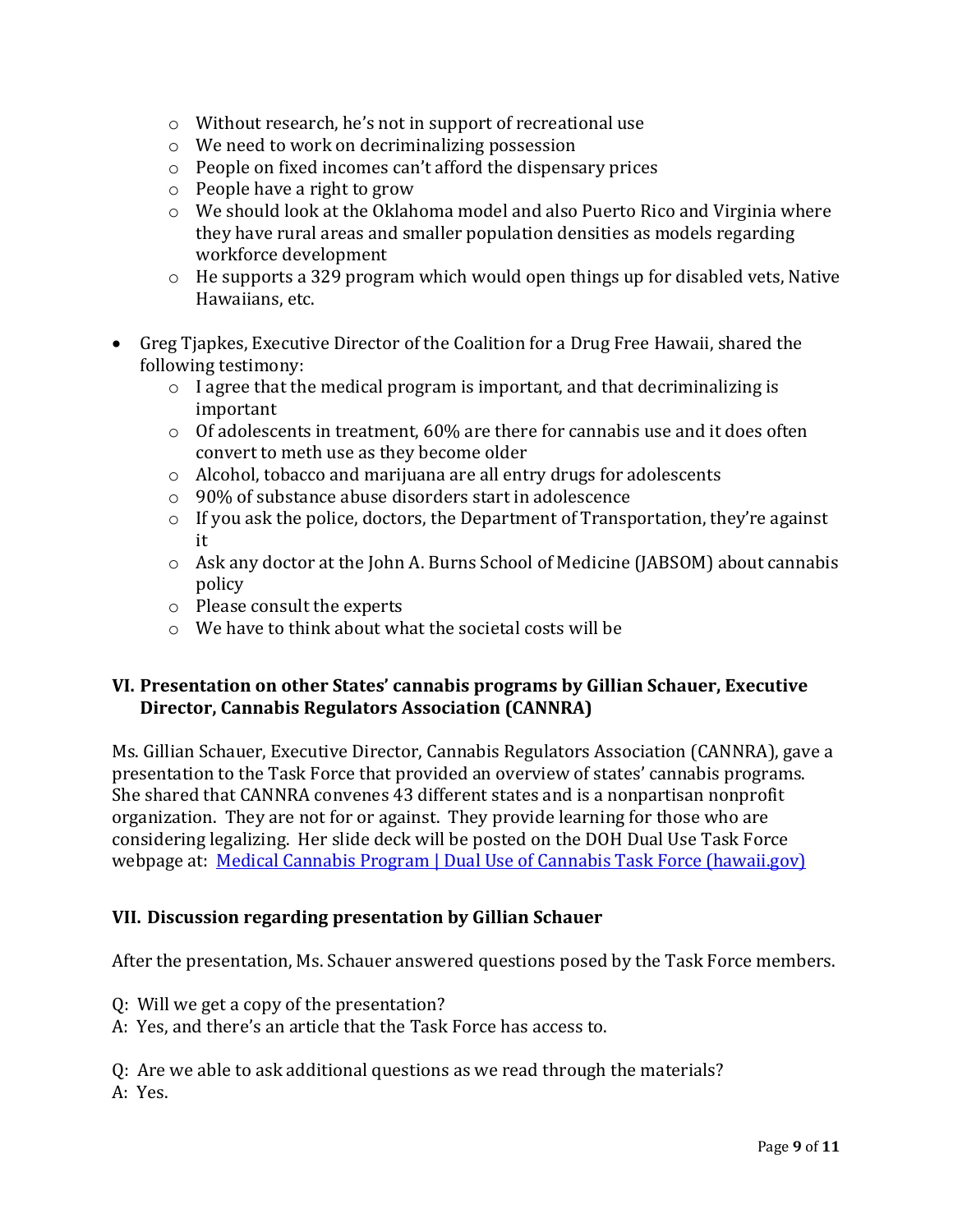- Q: (Jared Redulla) I have a question about uniformity in regulation within a state. California is a patchwork. You may have to travel far to access. What states have done a good job with uniform regulation and with tax revenues?
- A: California is an outlier in the significant amount of localities with control. The norm is that localities have authorization over time, place and manner. California counties get big chunks of revenue because they are also regulating. New Jersey has a good model. California, New Mexico and Illinois all have tax revenues going to local government.
- Q: (Director Choy) There are 20 states that have already legalized adult use. What's the trend?
- A: The trajectory is from nothing to full adult use. The norm is medical use to full adult use. There is a state-by-state approach. There are pieces from different states that are good, but no one program is perfect.
- Q: (Isaac Choy) Is there an organization that shares best practices?
- A: CANNRA is working on this.
- Q: (Director Choy) Is the purpose to force federal regulation changes in the future?
- A: (Michele Nakata) The focus of this Task Force is the state.
- C: (Dori Palcovich) What 2-3 issues should we investigate? These are the three I'm hearing:
	- 1. Protect consumer safety
	- 2. Promote social equity
	- 3. Consider viable revenue models
- Q: (Wendy Gibson-Viviani) Have states considered a website to access for drug information (e.g., drug interactions)?
- A: States that have required information packaging of products usually list the Poison Control Center. There is discussion of a website that shares adverse events. The FDA is looking at this.
- Q: (Barett Otani) What about states like Seattle and others in the Pacific Northwest that have a Vision Zero policy?
- A: You're talking about traffic safety. I don't know about Vision Zero but can share that there are challenges with traffic safety issues. Most states allocate funds for traffic safety. ARIDE and DOE are roadside test systems but no blood or saliva tests are effective. I can put you in touch with folks who have more information.